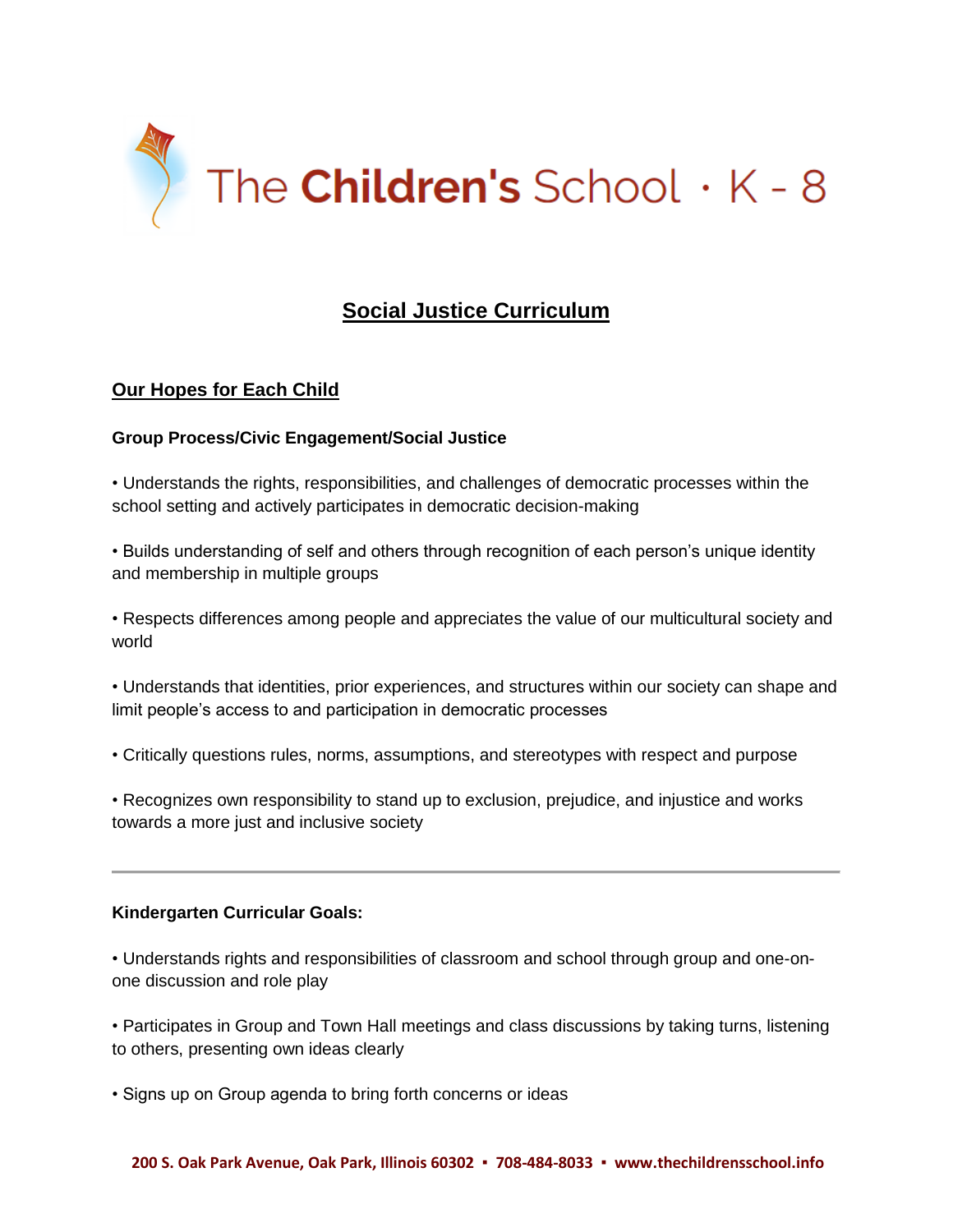• Uses developmentally appropriate respectful language and tone in bringing forth or responding to concerns

- Talks about own identity (family and self) in a way that does not denigrate others
- Understands that the way their family does things is both the same and different from others
- Expresses curiosity about other people
- Describes or notices similarities and differences
- Enjoys being around people like and different from self
- Notices, expresses concern, and seeks help when someone is not being treated fairly
- Accepts responsibility for classroom and schoolwide jobs

Vocabulary\*: rights, responsibilities, voting, similarities, differences, fairness, kindness, consensus

Possible Topics\*: community, rituals, traditions, "All About Me"

\*With regard to vocabulary and possible topics, TCS teachers are mindful to facilitate conversations and use resources that are developmentally appropriate for the students in the class

#### **1st Grade Curricular Goals:**

• Participates in Group and Town Hall meetings and class discussions by listening attentively, waiting turn to speak, presenting own ideas clearly, voting

• Uses developmentally appropriate respectful language and tone in bringing forth or responding to concerns or issues

• Describes and affirms own membership in identity groups (using both conventional and invented language)

• Articulates understanding that "we are all alike and we are all different" with regard to categories such as food, clothing, hair, housing, customs, beliefs, ideas

• Contributes to class discussion when discussing project topics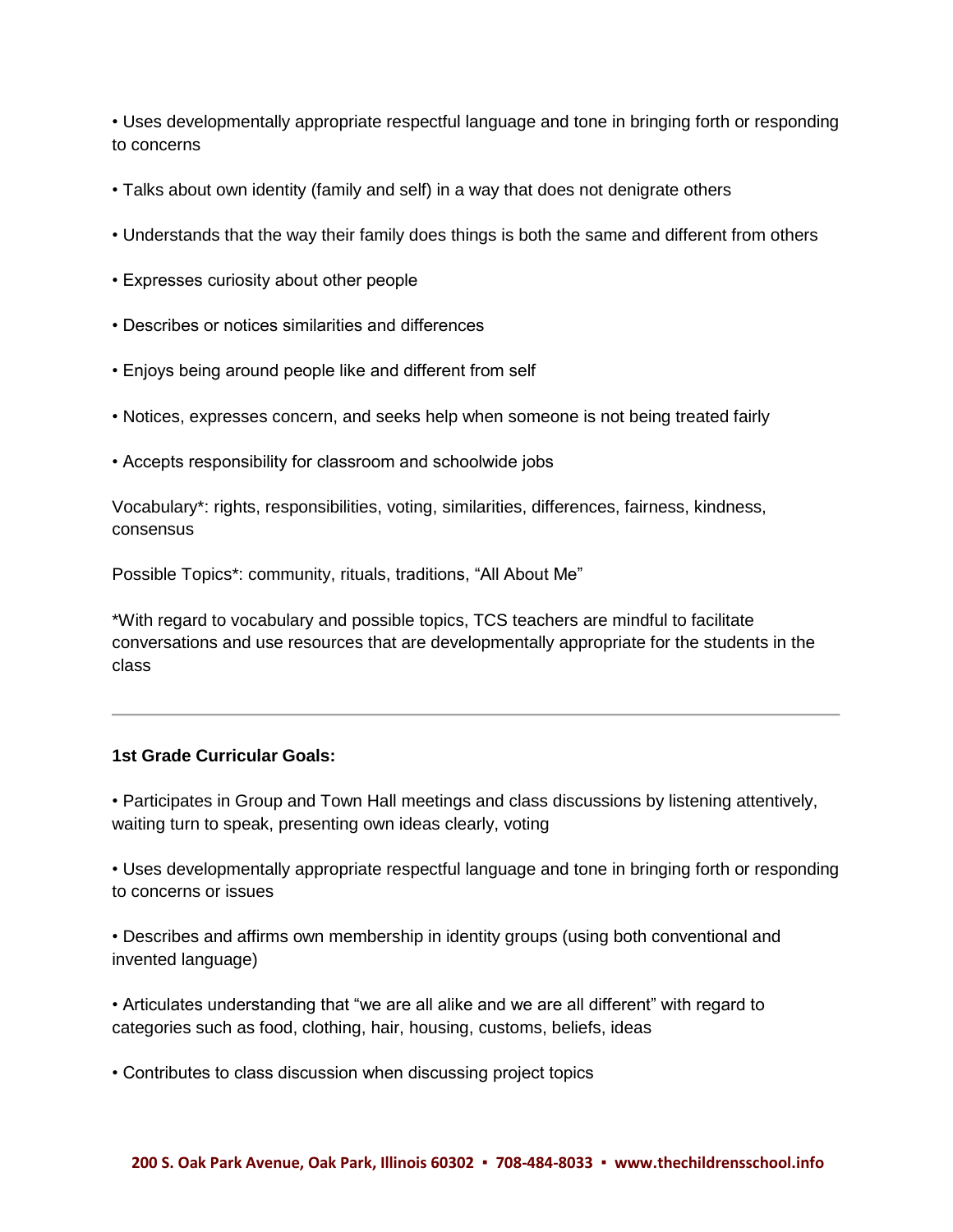- Votes own conscience rather than following whatever friends are doing
- Notices when someone needs help or a job needs doing and follows through to get it done

• Knows some examples of people or peoples who have worked against inequality, e.g., Civil Rights Movement

\*Vocabulary: customs, segregation, discrimination

\*Possible Topics: U.S. History (e.g., Negro Baseball Leagues, Children's March on Washington, Rosa Parks, Ruby Bridges, Martin Luther King, Jr., women's suffrage), civil rights activists in other countries (e.g., Caesar Chavez)

\*With regard to vocabulary and possible topics, TCS teachers are mindful to facilitate conversations and use resources that are developmentally appropriate for the students in the class

#### **2nd Grade Curricular Goals:**

• Participates in Group and Town Hall meetings and class discussions by listening attentively, waiting turn to speak, expressing ideas clearly, connecting to or building on the remarks of others, and using respectful language and tone

- Expresses positive identification with multiple identity groups
- Realizes that others may have different ideas or experiences from self

• Does not denigrate or make fun of people for way they look or other immutable or culturallydetermined characteristics

- Accepts the rule of the majority while respecting the rights of the minority
- Chooses appropriate time and language for raising a concern with teacher or classmates
- Stands up for self and others when someone is treated unfairly
- Shows kindness to others
- Has ideas for ways to help people; identifies problems along with possible solutions.

\*Vocabulary: immutable, majority, minority, consensus, identity group (e.g., race, gender, class, religion, ability, and others), slavery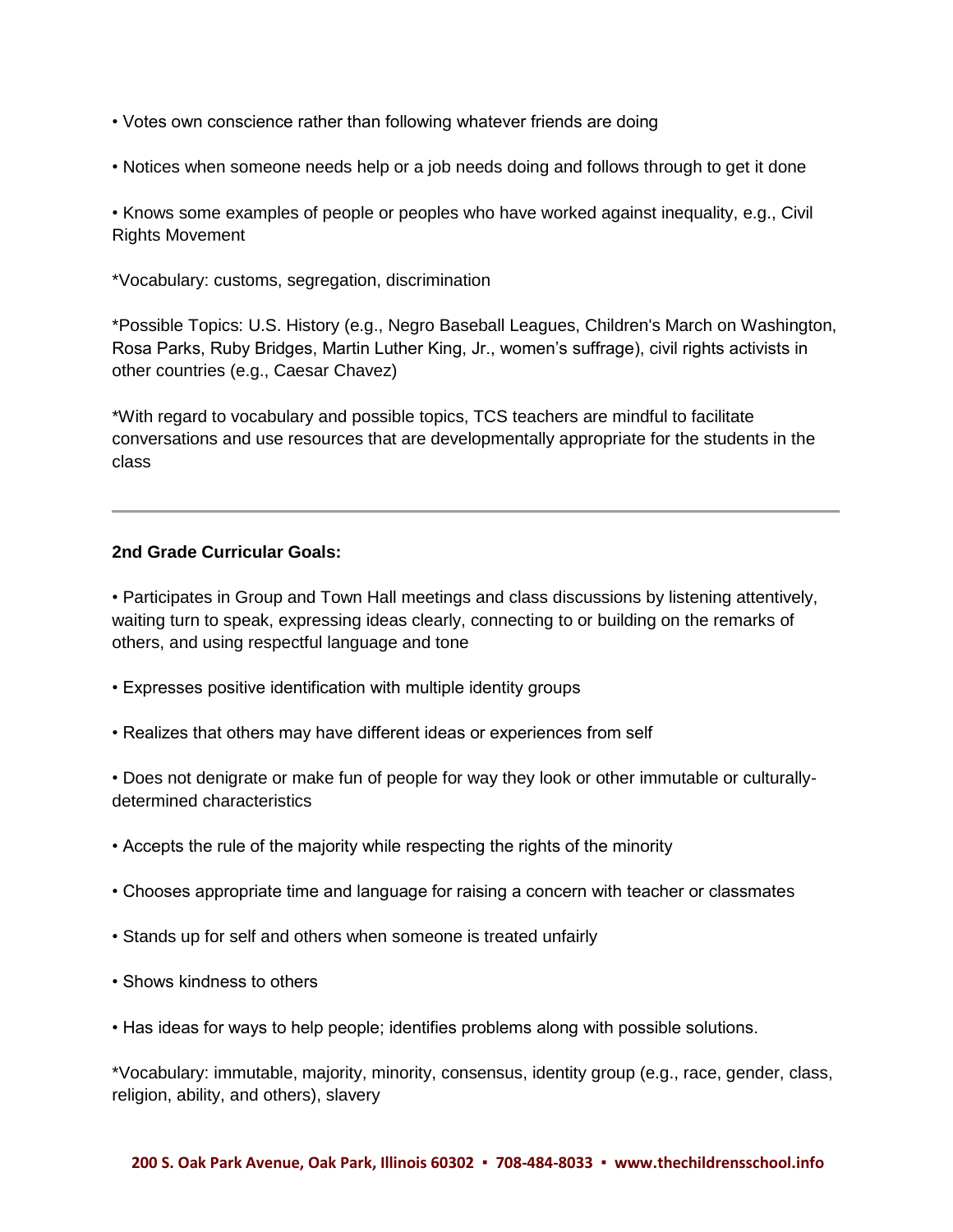\*Possible Topics: International women's rights, U.S. history, importance of caring for the earth, equity in sharing natural resources, consumerism

\*With regard to vocabulary and possible topics, TCS teachers are mindful to facilitate conversations and use resources that are developmentally appropriate for the students in the class

# **3rd Grade Curricular Goals:**

• Participates in all class and school decision-making processes by bringing forth topics of concern, asking for questions or clarifications when needed to understand what is being agreed to, accepting that differences amongst people can be uncomfortable

- Votes own conscience and does not reprimand others for voting their conscience
- Understands that our cultures and experiences shape the way we see the world
- Becomes more comfortable talking about race, class, gender, and difference
- Understands that inequality and privilege are both historical and current

• Within a given topic or project, identifies which voices are represented and which voices are not heard; seeks out unheard or underrepresented perspectives

• Begins to recognize and identify privilege and discrimination in academic research as well as global, national, local, and schoolwide current events

• Learns to use and/or ask about non-offensive language

• Begins to identify offensive, privileged, or discriminatory behavior without assuming racist, sexist, homophobic, etc. intent

\*Vocabulary: culture, biracial, gay, lesbian, homophobia, low income, indigenous (in)equality, (in)equity, (in)justice, offensive, perspective, privilege, racism, sexism, stereotype

\*Possible Topics: U.S. History, ancient cultures, environmental impact

\*With regard to vocabulary and possible topics, TCS teachers are mindful to facilitate conversations and use resources that are developmentally appropriate for the students in the class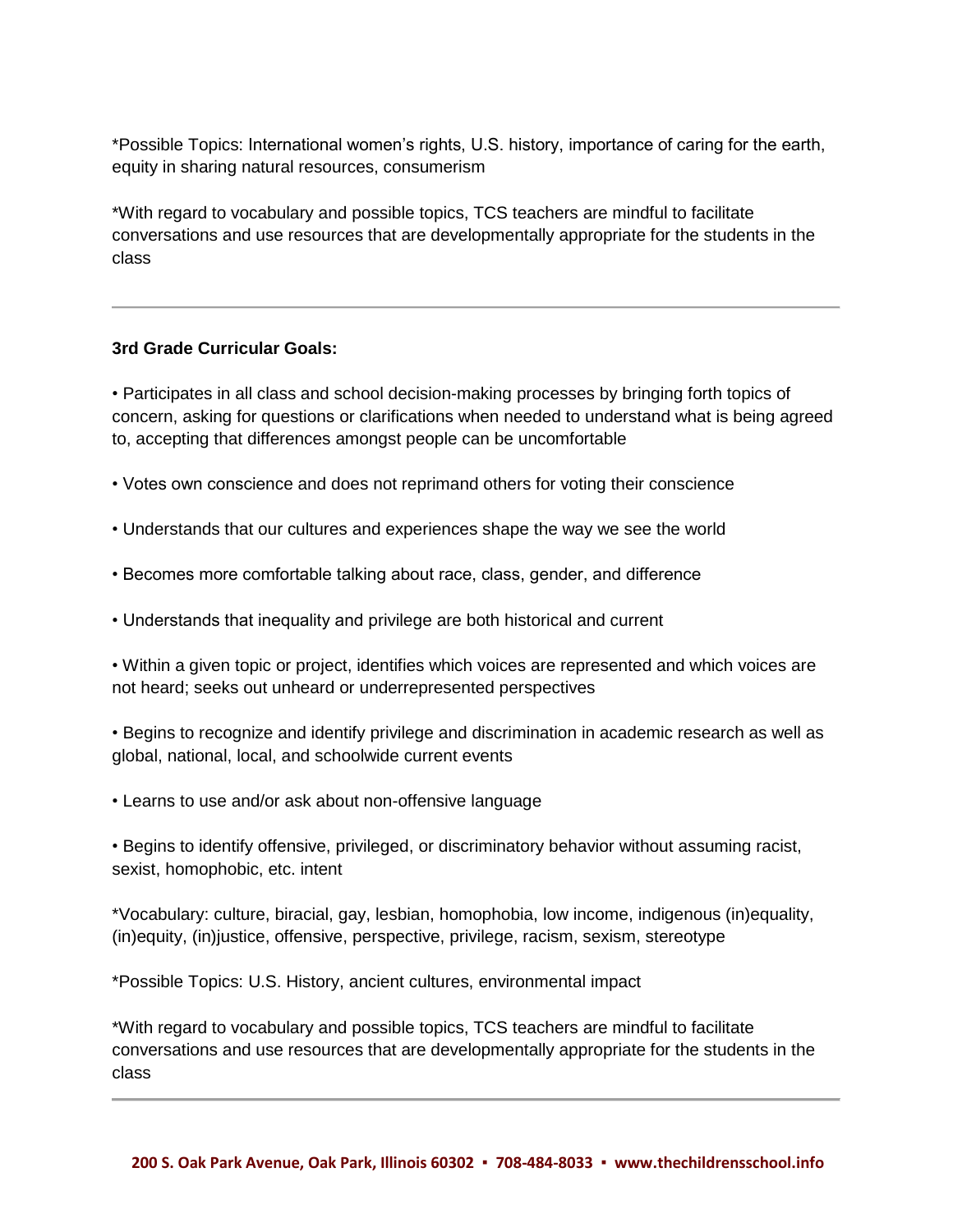### **4th Grade Curricular Goals:**

• Participates in all class and school democratic processes by leading Group and Town Hall meetings with limited teacher direction, linking own comments to remarks of others, and raising purposeful, respectful questions

• Considers ways to influence democratic processes outside of school community

• Expresses pride and confidence with regard to own identity without denying value and dignity of other people

• Recognizes historical and current inequality among groups of people

• Expresses empathy, understanding, and respect for people's lived experiences and perspectives

• Works towards using non-offensive language

• Examines current and historical events through social justice lens, asking who is involved, who is impacted, what is a fair solution

• Identifies an issue/problem and helps plan event (Hootenanny) to raise money and awareness

\*Vocabulary: bias, ethnicity vs. race, cultural heritage, electoral college, legislative, executive, judicial branches

\*Possible Topics: U.S. history (3 branches of government, structure and process of U.S. voting system), current events, media literacy (journalism, games, movies, advertising)

\*With regard to vocabulary and possible topics, TCS teachers are mindful to facilitate conversations and use resources that are developmentally appropriate for the students in the class 4

#### **5th Grade Curricular Goals:**

• Participates in classroom and school democratic processes by leading Group and Town Hall meetings, building on others' ideas, staying engaged even when the topic is not of personal interest, and critically questioning the democratic processes themselves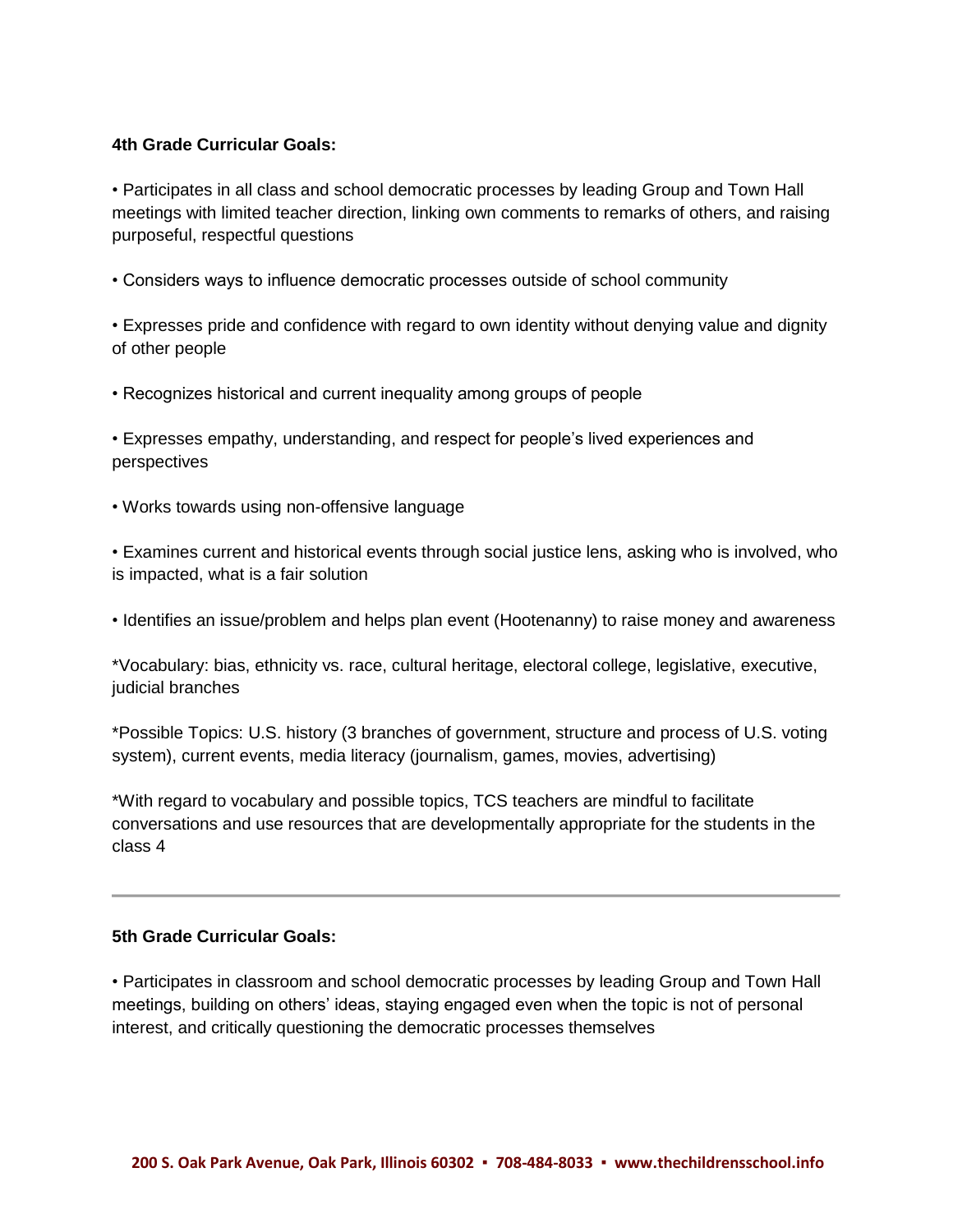• Recognizes that each person's multiple identities interact to create a unique and complex individual

• Recognizes traits of the dominant culture, their home culture, and other cultures

• Participates respectfully in discussions around challenging topics or perspectives even if uncomfortable

• Recognizes that power and privilege influence relationships at interpersonal, intergroup, and institutional levels

• Raises concerns about discrimination, bias, privilege, and inequity inside or outside school community and seeks ways to address these concerns

• Builds on empathy, understanding, and respect for people's lived experiences and perspectives to advocate effectively for self and others

\*Vocabulary: dominant culture, intersectionality, environmental injustice, sustainability, commercialism, freedom of speech, press, and association

\*Possible Topics: U.S. History and culture, global cultures, violence in media, effects of agriculture on environment, traditional and alternative energy sources

\*With regard to vocabulary and possible topics, TCS teachers are mindful to facilitate conversations and use resources that are developmentally appropriate for the students in the class

# **Middle Level Curricular Goals (6th-8th grades):**

• Participates in classroom and school deliberation observing established protocols and taking an active role in critiquing and improving upon democratic processes

• Investigates the origins of institutional power, bias, and privilege

• Recognizes that each person's multiple identities interact to create a unique and complex individual

- Recognizes personal responsibility to stand up to exclusion, prejudice, and injustice
- Speaks up with courage and respect when they or someone else has been hurt or wronged